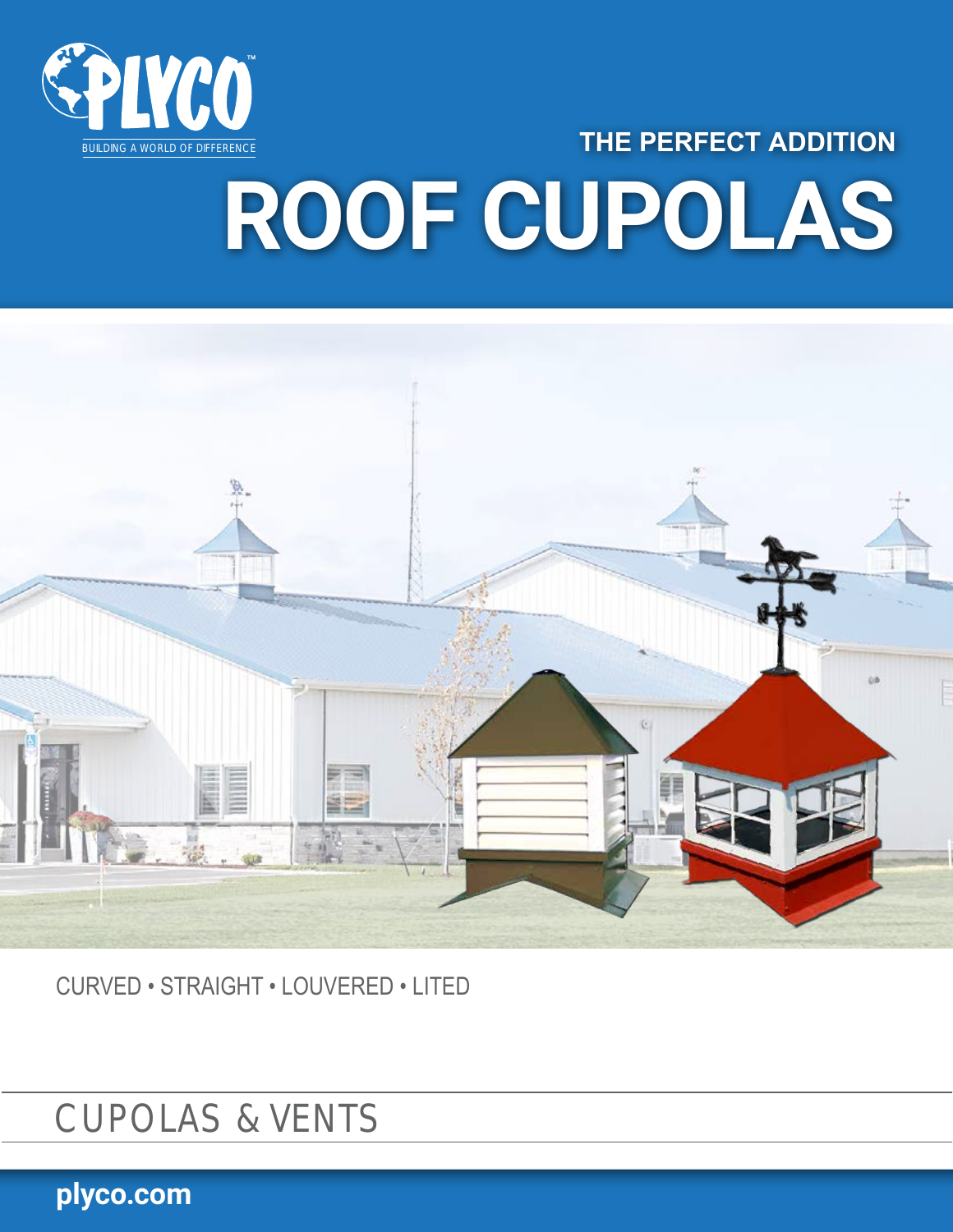## **EASY ASSEMBLY**

## **Roof CUPOLAS Features**

The PLYCO Roof Cupolas provide options for Curved Roof, Straight Roof, Louvered Sides, Lited Sides, Premium Mounting Curb Bases and more so you will always get the perfect look for any applications. The cupolas arrive knocked down for economical shipping and are easy to assemble and install.



(36" & 48" models)

- 24" and 36" cupolas are constructed of 29 gauge prepainted steel.
- 48" cupola is constructed with 26 gauge prepainted steel.
- Prepainted galvalume steel construction with color combinations that match many roll-formed steel colors. Please specify roll-former when ordering color.
- Assembles on job site in minutes with slide on, interlocking metal connectors for straight or curved roof wall sections.
- Available in louvered or patented lited sides with steel corner gussets for enhanced structural integriy.
- Plyco cupolas are designed for both decorative and ventilation use. Vented applications are not considered waterproof.

#### **Popular Colors for Roof, Louvered Sides, Corners and the Base:**



Other colors available, ask representative for details.

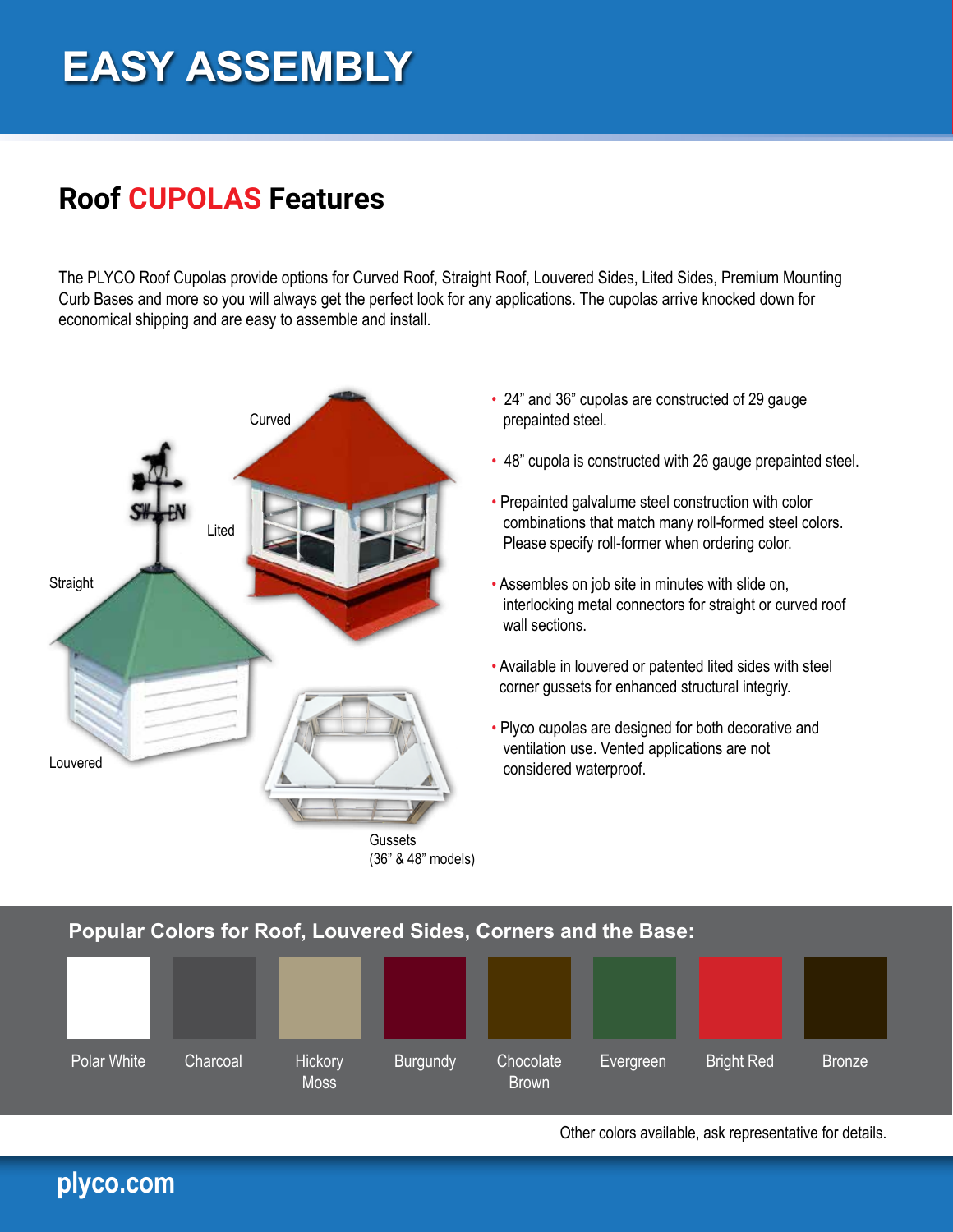

# **ROOF CUPOLAS**

**Agriculture Equestrian** Garages & Shops Commercial **For All Applications**

Residential





This option is made from Heavy 20 ga G-90 **COMPLETE ASSEMBLED BASE UNIT with PBT**



## Galvanized Steel

#### **NO RUST**

Stable metal connections for non-rusting, permanent construction.



A screen is included to mount on the curb, keeping out the birds **BIRD SCREEN**

## **KEY FEATURES**

- Optional Curb Cap for non-vented use.
- Galvanized steel internal gussets for diagonal strength
- Patented, updated lited side design features Plyco manufactured, acrylic glazed white aluminum windows installed in each side for lited option, with or without grids.
- Packaged knocked down for economical shipping
- Convenient 1-piece packaging for 24" and 36" cupolas, 2-piece for 48" for easier handling and job-site use

### BUILDING A WORLD OF DIFFERENCE